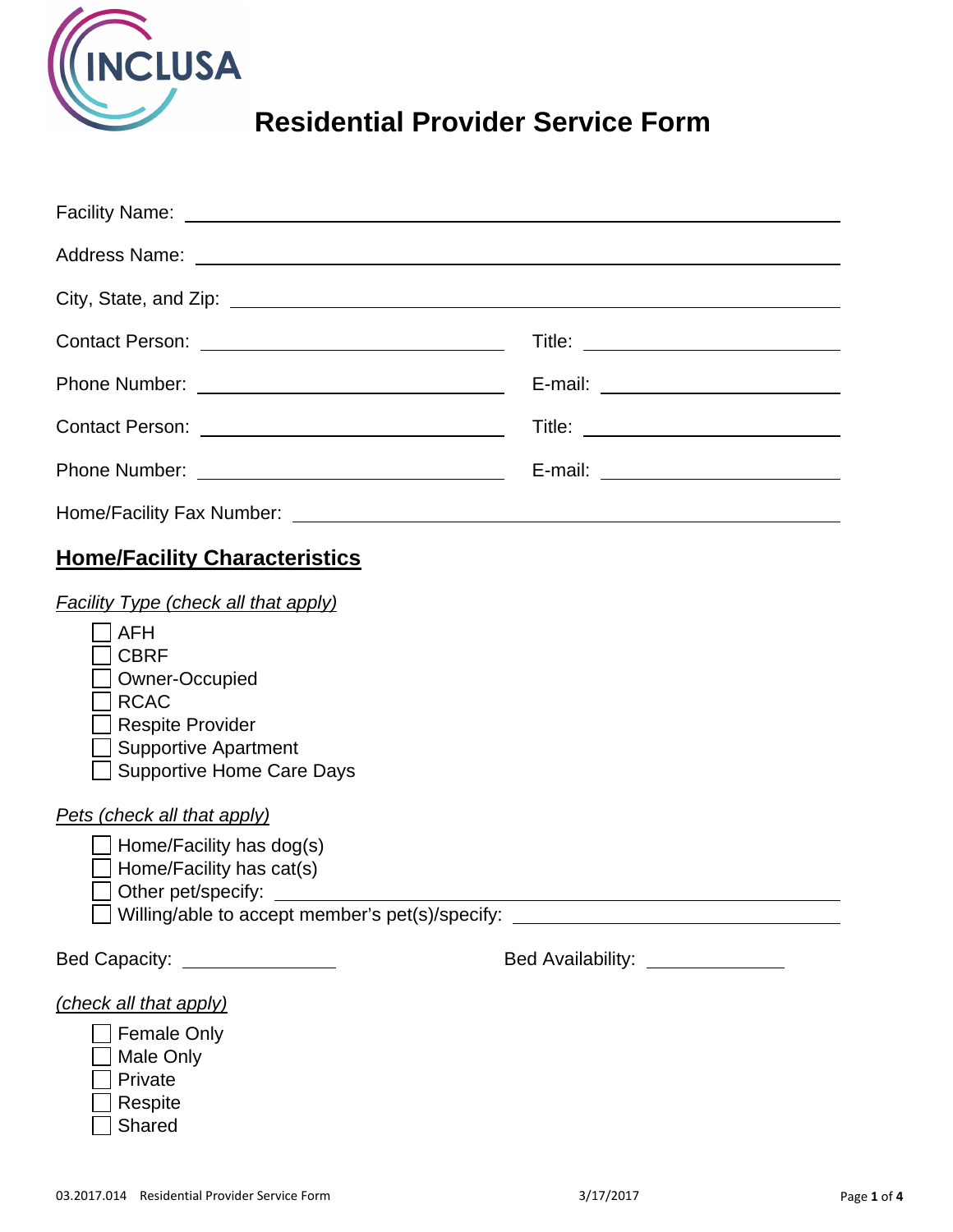## *Facility Security*

 $\Box$  Facility is alarmed

 $\Box$  Facility is locked

Narrative about the home/facility:

# **Member Characteristics**

*Target Group Served (check all that apply):* 

 $\Box$  Elderly

 $\Box$  Intellectually Disabled

Mental Illness

**Physically Disabled** 

*Ability to Accommodate the Following Member Behaviors/Characteristics (check all that apply):* 

Languages spoken other than English/specify:

**Memory impairment** 

 $\Box$  Offensive language

**Physically aggressive** 

 $\Box$  Self-injurious behavior

Smokeless tobacco use (chewing tobacco)

Smoking inside

 $\Box$  Smoking outside only

Substance use/abuse

Wandering/elopement risk

Other behaviors/specify: **contained a set of the set of the set of the set of the set of the set of the set of the set of the set of the set of the set of the set of the set of the set of the set of the set of the set of t** 

# **Personal Care**

#### *Bathing (check all that apply):*

 $\Box$  Has roll-in shower

 $\Box$  Provides bathing as often as needed or requested by member

 $\Box$  Provides partial assistance as needed

Provides total assistance if needed

 $\Box$  Provides verbal cueing as needed

## *Grooming (check all that apply):*

Provides fingernail/toenail care

 $\Box$  Provides grooming upon request of member

 $\Box$  Provides partial assistance as needed

 $\Box$  Provides total assistance if needed

Provides verbal cueing as needed

 $\Box$  Provides grooming only during specific times of day

Indicate times: **Indicate times**: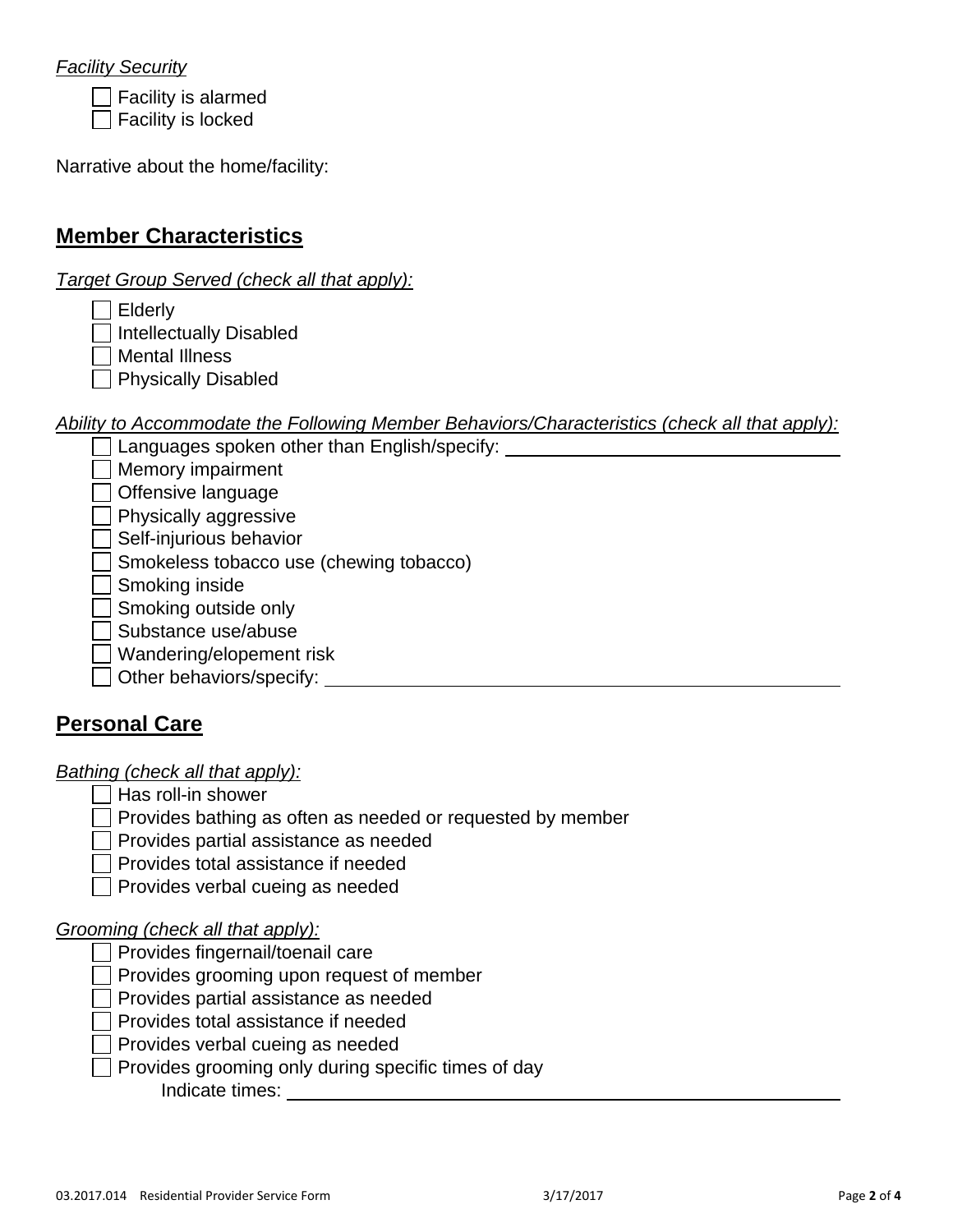## *Dressing (check all that apply):*

|  |  |  |  |  | $\Box$ Provides dressing upon request of member |
|--|--|--|--|--|-------------------------------------------------|
|--|--|--|--|--|-------------------------------------------------|

Provides partial assistance as needed

**Provides total assistance if needed** 

- $\Box$  Provides verbal cueing as needed
- $\Box$  Provides dressing only during specific times of day Indicate times: Universe and Separate support of the set of the set of the set of the set of the set of the set of the set of the set of the set of the set of the set of the set of the set of the set of the set of the set

| Toileting (check all that apply):                                                                |
|--------------------------------------------------------------------------------------------------|
| Able to accommodate excessive care needs related to toileting (laundering, cleaning,<br>$etc.$ ) |
| Able to accommodate members needing assistance with use of incontinence products                 |
|                                                                                                  |
| Able to accommodate members with high care needs (supervision, hands-on                          |
| assistance, fecal smearing, etc.).                                                               |
| Able to accommodate persons incontinent of bladder                                               |
| Able to accommodate persons incontinent of bowel                                                 |
| Able to accommodate the following (check all that apply):                                        |
| <b>Bowel/Bladder Programs</b>                                                                    |
| Catheter                                                                                         |
| Commodes                                                                                         |
| Ostomy                                                                                           |
| Other/specify: __                                                                                |
|                                                                                                  |
| Nutritional Services (check all that apply):                                                     |
| Able to accommodate mechanical diets (soft, pureed, thicket, etc.)                               |
| Able to accommodate special diet requirements (diabetic, low sodium, etc.)                       |
| Able to accommodate tube feeding                                                                 |
| Members have input into menus                                                                    |
| Provides feeding for members as needed                                                           |
| Provides hands-on assistance with eating as needed                                               |
| Provides supervision and set-up with meals as needed                                             |
|                                                                                                  |
| Residents can access the kitchen in between meals                                                |
| Mobility/Accessibility (check all that apply):                                                   |
| Able to accommodate individuals needing transfer assistance (one person assists)                 |
| Able to accommodate individuals needing two-person assists for transfers (non-weight             |
| bearing)                                                                                         |
|                                                                                                  |
| Able to accommodate moderate assistance with mobility (walkers, canes, grab bars, etc.)          |
| Home/facility has a Hoyer/mechanical lift                                                        |
| Home/Facility has a wheelchair equipped vehicle                                                  |
| Home/facility is handicap accessible                                                             |
|                                                                                                  |

## *Able to accommodate the following equipment (check all that apply):*

Hoyer/mechanical lifts

Transfer board/trapeze

Wheelchairs

Other/specify: \_\_\_